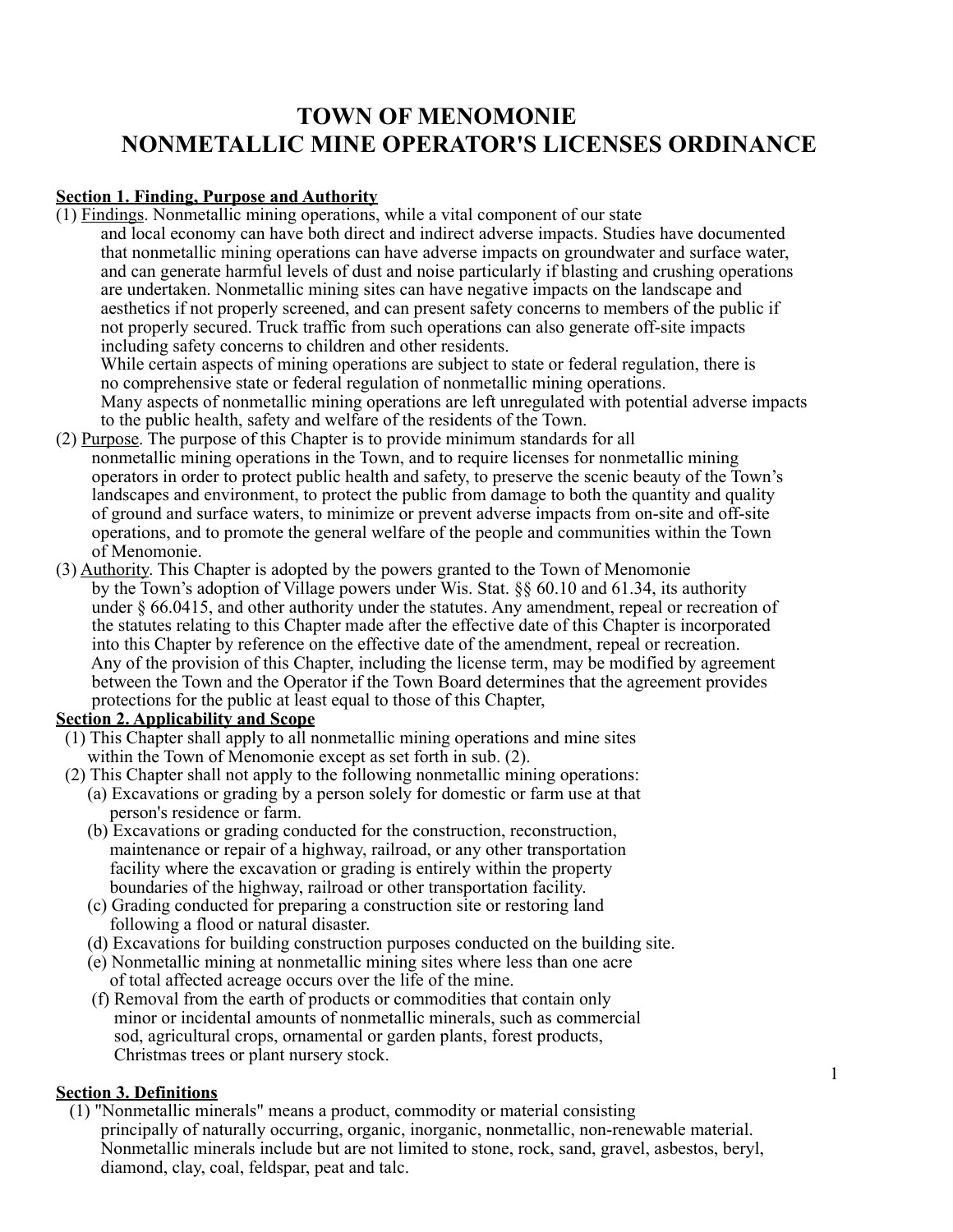- (2) "Nonmetallic mining" includes any or all of the following:
	- (a) Extraction from the earth of mineral aggregates or nonmetallic minerals for off-site use or sale, including drilling and blasting as well as associated activities such as excavation, grading and dredging of such materials.
	- (b) Manufacturing or processing operations that may involve the use of equipment for the crushing, screening, separation, or blending of the mineral aggregates or nonmetallic minerals obtained by extraction from the mining site or with materials transferred from off-site.
	- (c) Manufacturing processes aimed at producing nonmetallic products for sale or use by the operator.
	- (d) Stockpiling of nonmetallic products for sale or use off-site and stockpiling of waste materials.
	- (e) Transport of the extracted nonmetallic materials, finished products or waste materials to or from the extraction site.
	- (f) Disposal of waste materials
	- (g) Reclamation of the extraction site.
- (3) "Waste Material" means the non-marketable by-product that results directly from or is displaced by extraction or that is a by-product of a manufacturing process that is scheduled for disposal at the extraction site or some other site as part of a reclamation plan.
- (4) A "mine site" or "site" means land from which mineral aggregates or nonmetallic minerals will be extracted for sale or use by the operator, including all land on which is or will be located any structures, equipment, storage facilities, stockpiles, washing or screening facilities, private roads or haulage ways associated with nonmetallic mining operation; and all contiguous lands to the nonmetallic mining operation under common ownership or control of the owner or operator.
- (5) "Landowner" means the person who has title to land in fee simple or who holds a land contract for the land.
- (6) "Adjoining landowner," means any property within 1/2 mile of the proposed mine site regardless of whether there is a residence or structure on the property.
- (7) "Town" means the Town of Menomonie.
- (8) "Town Board", means the Town Board of the Town of Menomonie.
- (9) "Operator" means any person who is engaged in, or who has applied for a license to engage in nonmetallic mining, whether individually, jointly or through subsidiaries, agents, employees, contractors, or subcontractors.
- (10) "Operator's license" or "license" means the license required of mining operators in this Chapter to undertake nonmetallic mining in the Town of Menomonie.

## **Section 4. License Required**

- (1) License Requirement. No person shall operate a nonmetallic mine within the scope of this Chapter in the Town of Menomonie without first obtaining an operator's license from the Town Board.
- (2) License Term
	- (a) Except for the first year of operation under this Chapter, an operator's license shall be granted for a period of one year commencing on July 1 and ending on June 30 of the following calendar year. For the first year of operation under this Chapter, the operator's license will extend from the date of issuance until the first June 30th after 12 months of operations have been completed.
	- (b) An operator's license may be renewed as set forth in Section 8, except 2 that a temporary operator's license may not be renewed.
- (3) License Amendment. If the Town has issued an operator's license, the operator may request an amendment to that license during the license term, using the same process as the original license application.
- (4) License Transfer. An operator's license may be transferred to a new operator, if the new operator provides financial assurances as may be required by the Town, county, or state.
- (5) License Revocation. An operator's license may be revoked under the procedures in Section 9.
- (6) Temporary Operator Licenses. The Town Board may grant a temporary nonrenewable operator's license not to exceed six months, for mining operations within the scope of this Chapter that were in existence as of the effective date of this Chapter, provided that the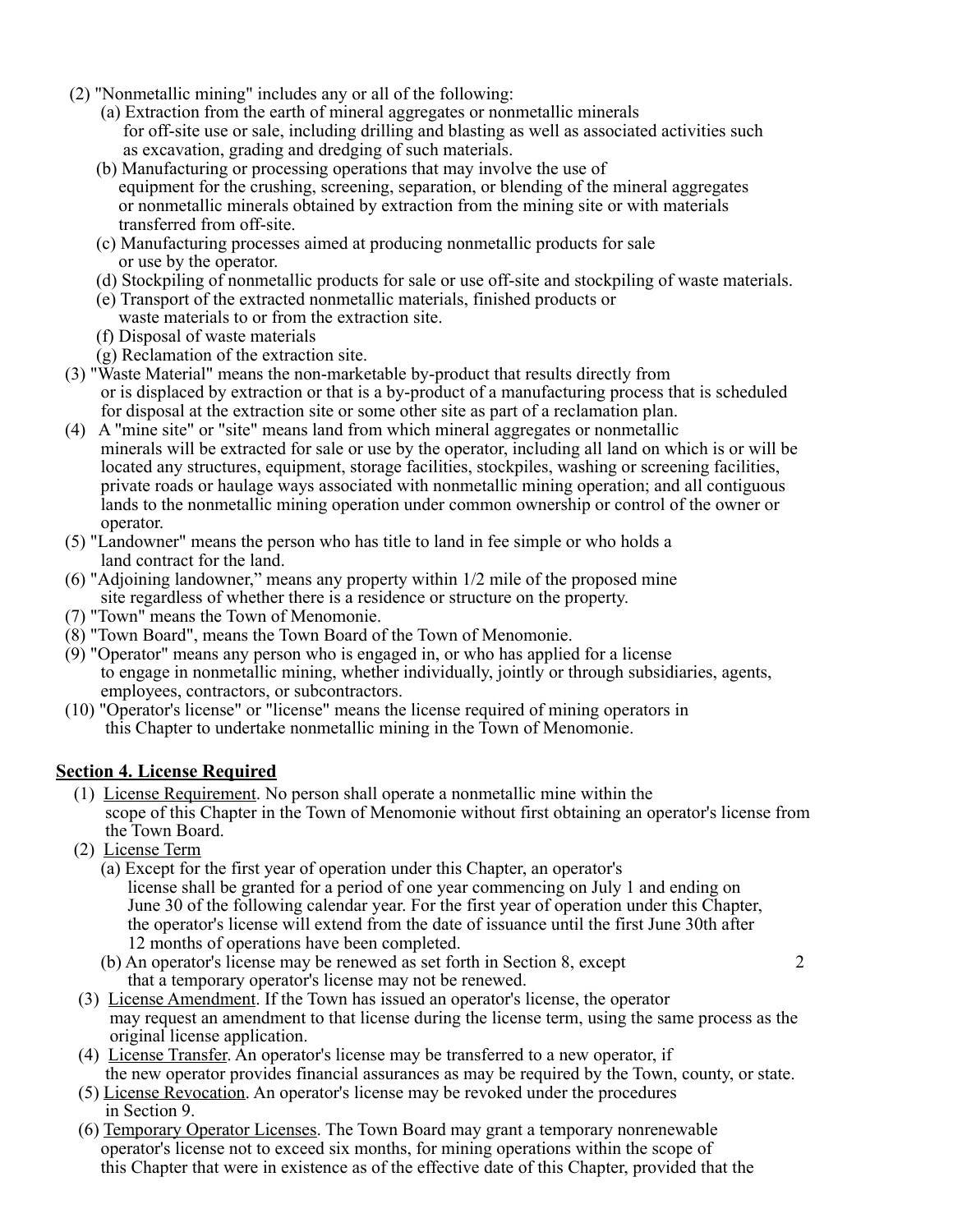operator certifies that its operation will comply with the minimum standards in Section 7 and that the operator submits a complete application under Section 5 within 60 days of issuance of the temporary license.

## **Section 5. Procedures For Applying For a License To Mine**

- (1) Application Form. The Application Form for a license to mine in the Town of Menomonie shall be available from the Town Clerk.
- (2) Application Submittal. The applicant shall submit five (5) copies of the Application Form and all required documentation required under Section 6 to the Town Clerk accompanied by the payment of both the application fee and the base administrative fee established for the administration of this Chapter in amounts set forth in the Town of Menomonie Schedule of Fees and Forfeitures. The fees shall be made payable to "Treasurer, Town of Menomonie." The Application Form shall be signed by the operator and by the landowner, provided the landowner is a person other than the operator.
- (3) Initial Review by the Town Board.
	- (a) Preliminary Review. The Town Clerk shall forward the application to the Town Board for initial review to determine if additional information or expertise is necessary to properly evaluate the application. If no additional information or expertise is deemed necessary the Town Board shall schedule the application for a hearing under sub. (4).
	- (b) Additional Information. The Town Board may request the applicant to submit additional information if the Town Board determines that application is incomplete. The Town Board may also retain the services of an engineering firm or other qualified person with appropriate expertise ("retained expert") to review the application and report to the Town Board whether additional information is required for review of the application and to determine whether the application meets the standards of this Chapter.
	- (c) Additional fees. If the Town Board determines that additional expertise is required, the Town Board shall authorize retaining the services of an engineering firm or other qualified person with appropriate expertise to advise the Town and shall give written notice to the applicant of the additional administrative fee to be charged beyond the base administrative fee to cover the cost of the services of any such retained expert. The additional fee shall be paid before the additional review is undertaken.
	- (d) Once the applicant has submitted any additional information and has paid the additional administrative fee in the amount charged, the retained expert shall report to the Town Board on whether the application meets the requirements of this Chapter.
- (4) Decision by the Town Board.
	- (a) Notice and Hearing. Once the application is complete and any report by a retained expert has been completed, the Town Clerk shall place the application on the agenda for the next regular meeting of the Town Board. If a special meeting is warranted, the applicant shall pay the additional fees incurred for the special meeting. The Town Board shall set a date for a public hearing and give public notice at least fifteen (15) days prior to the date scheduled for the hearing, with the notice mailed to all adjoining landowners. At the public hearing, the Town Board shall take public comment on the proposed mine license. 3
	- (b) Town Board Decision. Following the public hearing, the Town Board may take immediate action or set a date for the meeting at which time they shall make a final decision on the operator's license. If a special meeting is warranted, the applicant shall pay the additional fees incurred for the special meeting. The Town Board shall review the retained expert's report as well as public comments made at the public hearing. The Town Board shall grant the license if it determines that the operation of the mine will be consistent with the minimum standards and the purposes of this Chapter. If the Town Board denies the license; the applicant may request a hearing under the provisions of Section 9(3).
- (c) The Town Board may require a bond to cover the cost of restoration of the mine site. **Section 6. License Application**

All applicants for a mining license shall submit the following information:

- (1) Ownership Information.
	- (a) The name, address, phone number(s), and e-mail address of the operator of the nonmetallic mining operation.
	- (b) The name, address, phone number(s), and e-mail address of all owners or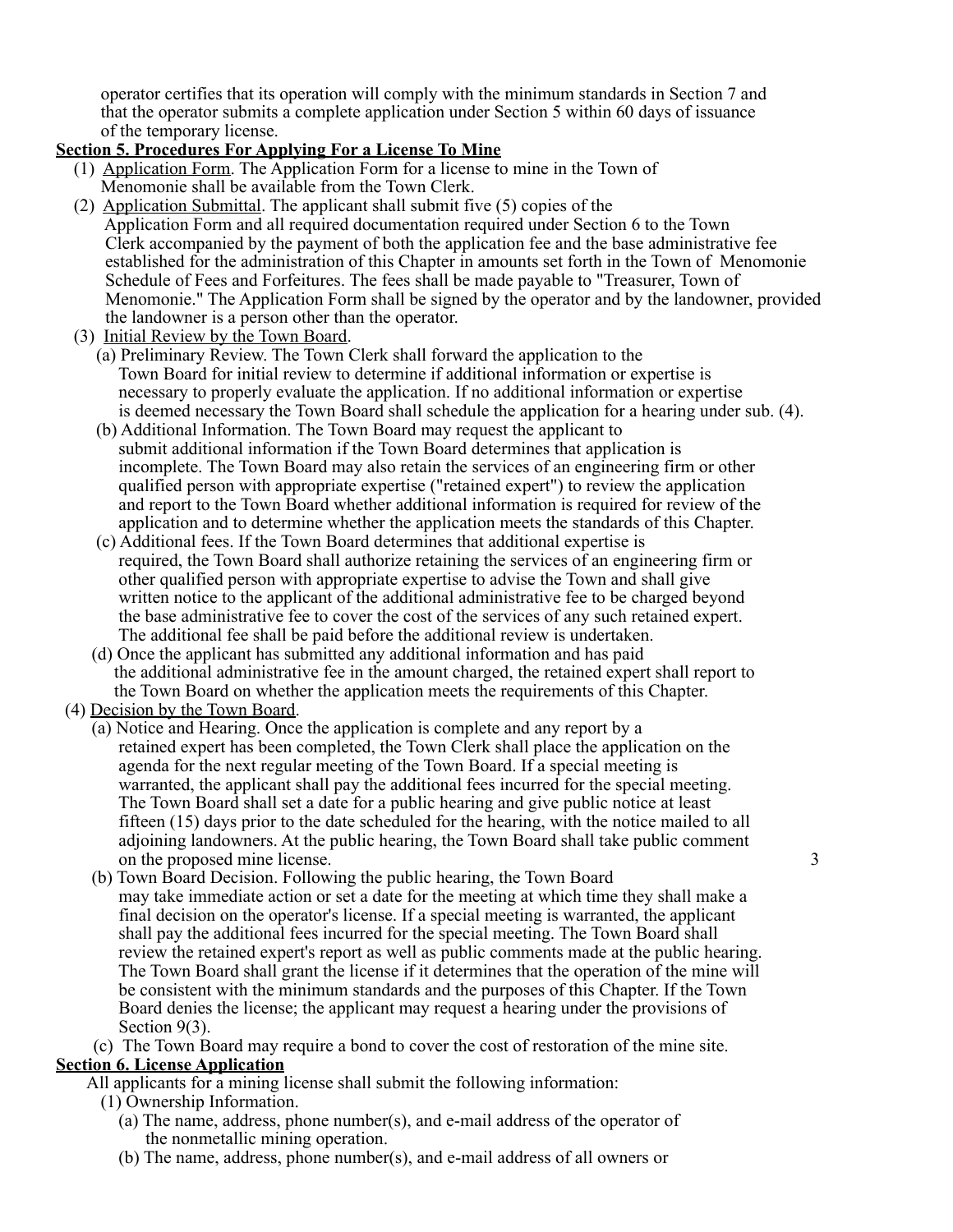lessors of the land on which the mining operation will occur.

- (c) If the operation is subject to a lease, a copy of a fully executed lease and/or agreement between the landowner and the operator who will engage in mining operations on the proposed site.
- (2) Site Information and Maps.
	- (a) A certified survey map(s) and parcel identification number(s) of the property on which the nonmetallic mining operation will be located.
	- (b) An aerial photo of the proposed site at a scale of 1 inch equals 660 feet signed by both the operator and the landowner.
	- (c) A topographic map of the mine site extending 1/2 mile beyond the site boundaries at contour intervals no wider than 10 feet showing the boundaries of the site, the location and total acreage of the site, and the name of all roads within one mile of the site.
	- (d) The location within the site of all existing buildings and other structures, equipment, stockpiles, storage and parking areas.
	- (e) A map on which the all residential, agricultural and municipal wells within 1/2 mile of the boundaries of the site in all directions are marked and given a numerical identification of the location.
	- (f) The location and name of all surface waters, including lakes, private or public ponds, streams (including intermittent streams and headwaters), drainage ditches, wetlands, drainage patterns and other water features on the site and within 1/2 mile of the site.
	- (g) A description of the distribution, depth and type of topsoil on the site as well as the geological composition and depth and width of the nonmetallic deposit.
	- (h) *A map showing location of recharge areas to groundwater using the map "Location of Recharge Areas to the Sandstone Aquifer in Dunn County, Wisconsin" Koch, Neil C*. *2005. The map can be reviewed at the Town of Menomonie Town Hall, at the Dunn County Land Conservation Division in Menomonie, and on the County web site.*
	- (i) A map identifying the location of all other non-contiguous sites within the Town of Menomonie and adjacent towns, if any, that will contribute extracted material to the same manufacturing facility to which the site for which the applicant seeks a license will also contribute.
- (3) Operation Plan
	- (a) Dates of the planned commencement and cessation of the operation.
	- (b) Description of mining methods, machinery and equipment to be used for extraction and processing of the extracted material, and the sequence of operations.
	- (c) Estimated volume of material to be extracted over the life of the mine and for the next calendar year.
	- (d) Location of road access points. The proposed location within the site of 4 all buildings and other structures, equipment, stockpiles, storage and parking areas.
	- (e) Identification of all proposed off-site trucking routes, together with the frequency of traffic and the common schedule of travel to be used for transporting extracted materials or products to or from the site.
	- (f) A water budget, including an estimate of the amount of daily water use, water sources, and methods for disposing of water including methods used for infiltration and control of run-off.
	- (g) A listing of any hazardous materials, including fuel supplies that will be stored on site and a description of measures to be used for securing and storing these materials.
	- (h) A listing of all chemicals used in the manufacturing or processing operations or in controlling dust.
- (4) Information Demonstrating Compliance with Minimum Standards.
	- (a) The operator shall provide the information necessary to demonstrate that the mining operation will comply with the minimum standards in Section 7.
	- (b) For mining operations commencing after the effective date of this Chapter, the operator shall also provide information establishing baseline conditions at the site before mining operations commence, including the groundwater elevation across the site, groundwater quality at the site for lead, arsenic and any other toxic metal that may reasonably be believed to be present in the area or in the type of deposit from which the extraction will be made, and the base flow of surface water within 1/2 mile of the site.
- (5) Special Exceptions. The applicant can request a special exception from the application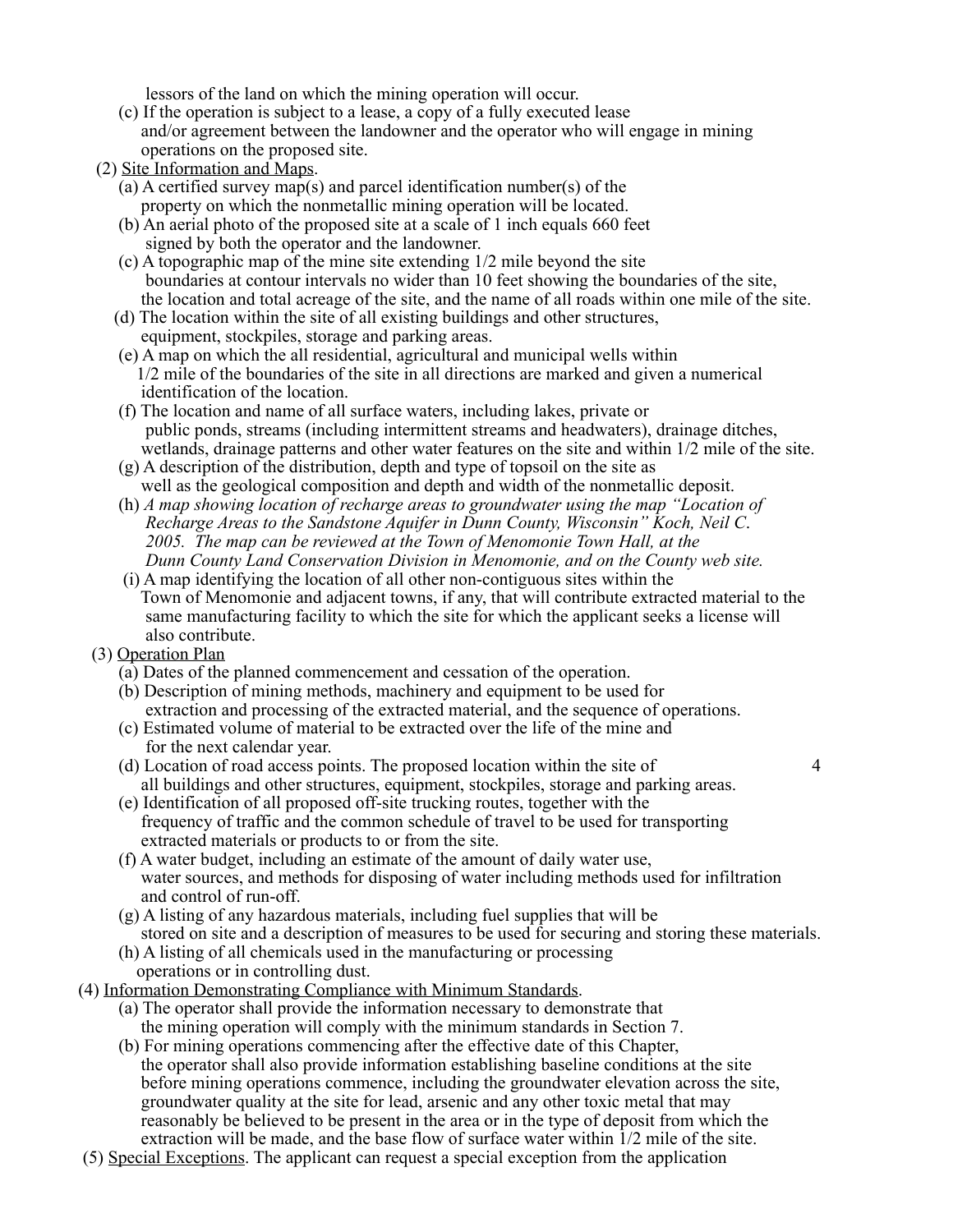requirements of this section if it can demonstrate that the information required can be provided by alternative means or is not necessary for an evaluation of the particular mining operation and that the public health, safety and welfare will not be adversely affected thereby.

## **Section 7. Minimum Standards of Operation**

The Town Board may grant a license to mine if the applicant can demonstrate that the

following minimum standards of operation will be met:

- (1) General Standards.
	- (a) The operator shall stake or otherwise mark the borders of the entire site and shall secure the site by fencing or other appropriate measures.
	- (b) The operator shall demonstrate compliance with all of the other provisions of this Chapter.
	- (c) The operator shall have obtained a blasting permit from the Town for any blasting operations.
	- (d) The operator shall demonstrate that all other applicable federal, state and local permits and approvals required for the nonmetallic mining operation have been or will be obtained prior to commencement of operation.
	- (e) The operator shall provide notice to the Town of any notices of violation, citations, or other enforcement actions taken by any other governmental body against the mining operation within the Town.
	- (f) Sand from other mines can be brought in for processing or storage.
- (2) Standards Regarding Off-Site Impacts.
	- (a) The operator shall undertake all measures necessary for the control of surface water runoff from nonmetallic mining operations in order to prevent pollution and erosion of sediment onto neighboring properties, surface water and groundwater, and shall also comply with the standards for erosion control under NR 216 and NR 151 as applicable.
	- (b) In the event that the mine site contains areas adjacent to the nonmetallic mining operations that are being used for agricultural, commercial or residential purposes, the operator shall undertake all measures necessary to control surface water runoff from those areas from entering mining operations or otherwise causing contamination of surface water and groundwater.
	- (c) The operator shall provide a buffer area of a minimum of 50 feet along bordering property lines and public roadways.
	- (d) The operator shall screen the mining operations from public view to the maximum extent 5 practicable through the use of berms, additional setbacks**,** evergreen trees, or other measures.
	- (e) The operator shall limit normal hours of operations to 10 hours a day Monday through Friday during daylight hours and not later than 6:00 pm to minimize off-site impacts to residents. The operator may submit a plan for extended hours as a special exception, if it can demonstrate that additional hours are necessary for the mining operation and it would be consistent with public, health safety and welfare.
	- (f) The operator shall ensure that trucks from the mining site shall not interfere with the safety of children being taken or returned from school, or the safety of residents and commuters at times when traffic volume from commuters going to and from work is highest.
	- (g) The operator shall limit night lighting on site, to that which is minimally necessary for security and, wherever possible, shall be shielded from illuminating off-site areas. Every effort consistent with legal requirements for aerial safety shall be made to minimize illumination of the night sky.
	- (h) The operator shall utilize all relevant dust control measures specified in Wis. Admin. Code § NR 415.075.
	- (i) The operator shall control off-site noise levels to the maximum extent practicable.
- (3) Standards Regarding Groundwater and Surface Water.
	- (a) Impacts to Groundwater Quality.
		- $(i)$  Mining operations shall have a minimum of three (3) monitoring wells and one (1) Additional well for every twenty (20) acre mine site, the operator shall take quarterly samples for lead, arsenic and any other toxic metal that may reasonably be believed to be present in the area or in the type of deposit from which the extraction will be made. One well shall be used to measure static and pumping water levels on a monthly basis and the date shall be provided to the Town/County.
		- (ii) Mining operations shall not cause an exceedance of groundwater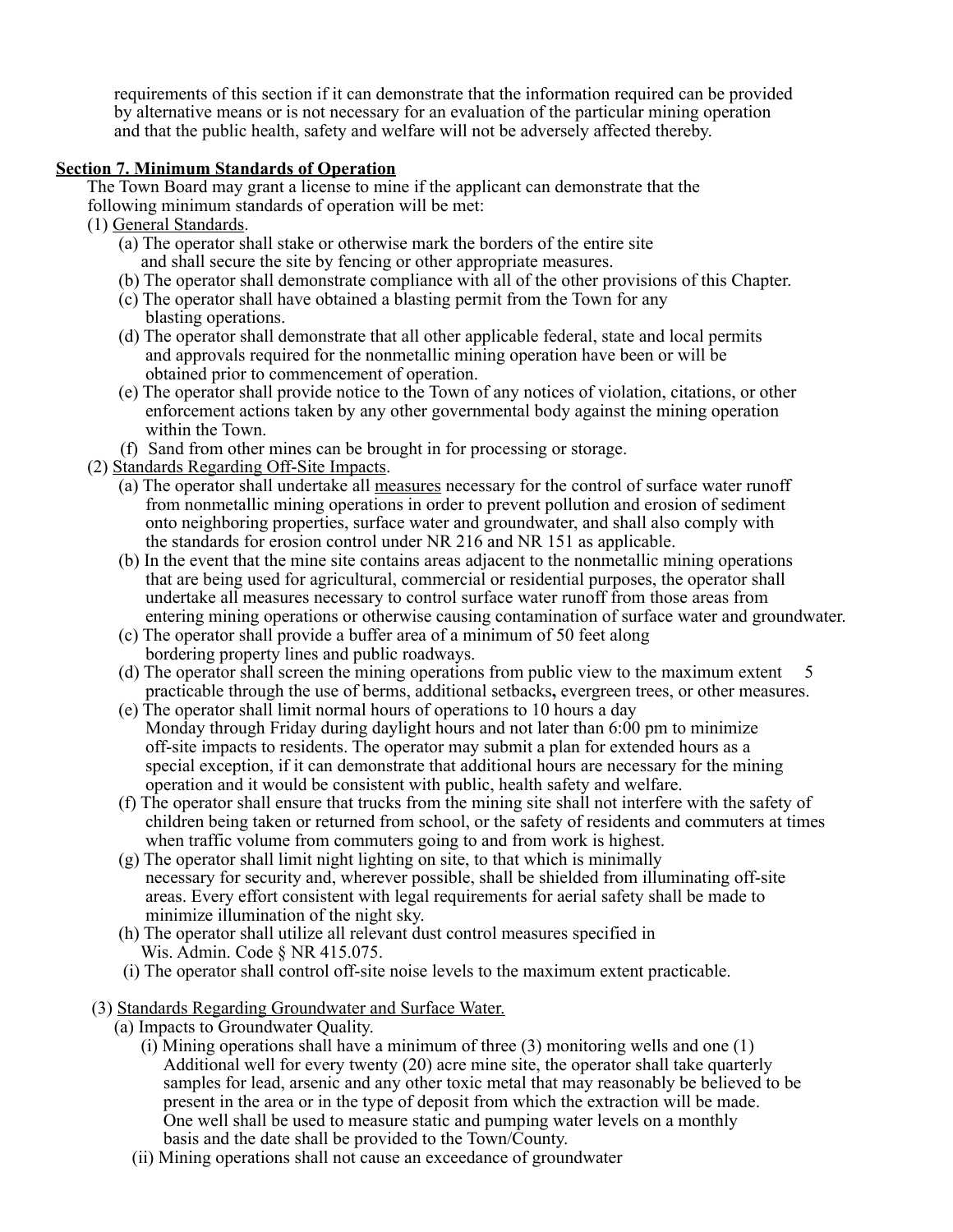quality standards in Wis. Admin. Code ch. NR 140.

- (b) Impacts to Groundwater Quantity.
	- (i) Mining operations shall not extract materials at a depth below the point that is 5 feet above the groundwater table.
	- (ii) Mining operations shall not cause a significant reduction in the quantity of groundwater available for reasonable use by current users within 1/2 mile of the mine site. A significant reduction is a drop in the water table that results in a substantial adverse impact on a private well including but not limited to the inability of a well to provide water on a continuous basis.
- (c) Impacts to Surface Water Base Flow. Mining operations shall not cause a lowering of the groundwater table that results in adverse effects on surface waters within 1/2 mile of the mine site, including but not limited to, a reduction of water in streams and tributaries to or below base flows established prior to the beginning of mining operation.
- (d) Impacts to Surface Water Use. Mining operations shall not cause a lowering of the groundwater table that result in adverse effects on surface waters which serve as a critical source of water for agricultural or municipal functions such as fire protection within  $\frac{1}{2}$  mile of the mine site. Adverse effects include but are not limited to a reduction of water in streams and tributaries to or below base flows established prior to the beginning of mining operation.
- (4) Hazardous materials.
	- (a) All hazardous chemicals shall be stored, used and disposed of in accordance with applicable state and federal law.
	- (b) The operator shall not dispose of waste materials containing any hazardous chemicals in toxic amounts, or residuals declared to be hazardous by a government agency in toxic amounts.
	- (c) The operator shall have a plan for responding to spills of any hazardous materials on the site.
- (5) Special Exceptions.
	- (a) The operator can request a special exception from the minimum standards of this Section if it can demonstrate that the intent of this Chapter can be achieved through by the use of alternative 6 measures and that the public health, safety and welfare will not be adversely affected thereby.
	- (b) The Town Board can impose requirements in addition to or exceeding the minimum standards if it has evidence that the public health safety and welfare will not be adequately protected without the imposition of additional measures.

## **Section 8. Annual Report and License Renewal**

- (1) Annual Report.
	- (a) No later than March 1 of each calendar year, the operator shall submit an annual report to the Town Board for all active and intermittent mining sites for which the operator has a license in the Town of Menomonie.
	- (b) The annual report shall include the following information:
		- (i) An identification of the operator and location of the mining site.
		- (ii) A map or drawing accurately showing the area of excavation, the unclaimed area, and any reclaimed area, including a calculation of the number of acres for each type.
		- (iii) A description of activities and operations on the site for the previous calendar year.
		- (iv) A description of activities an operations on the site anticipated for the following calendar year**.**
		- (v) A written report demonstrating how the operator has been in compliance with all terms and conditions of its license and this Chapter. The report shall also include any groundwater, surface water and other monitoring results.
		- (vi) A summary of all areas of non-compliance, and a plan for bringing non-compliant areas into compliance.
- (2) License Renewal.
	- (a) The operator shall make written request to the Town Clerk for a renewal of the license to operate the mine no later than March 1 of the year in which the license will expire. The application shall be accompanied by the payment of both the renewal application fee and the base administrative fee established for the administration of this Chapter in amounts set forth in the Town of Menomonie Schedule of Fees and Forfeitures.
	- (b) The written request for renewal shall include the annual report from the previous calendar year in accordance with the provisions of subsection (1).
	- (c) The Town Clerk shall review the renewal application within 30 days of receipt to determine whether the application is complete and upon a determination that it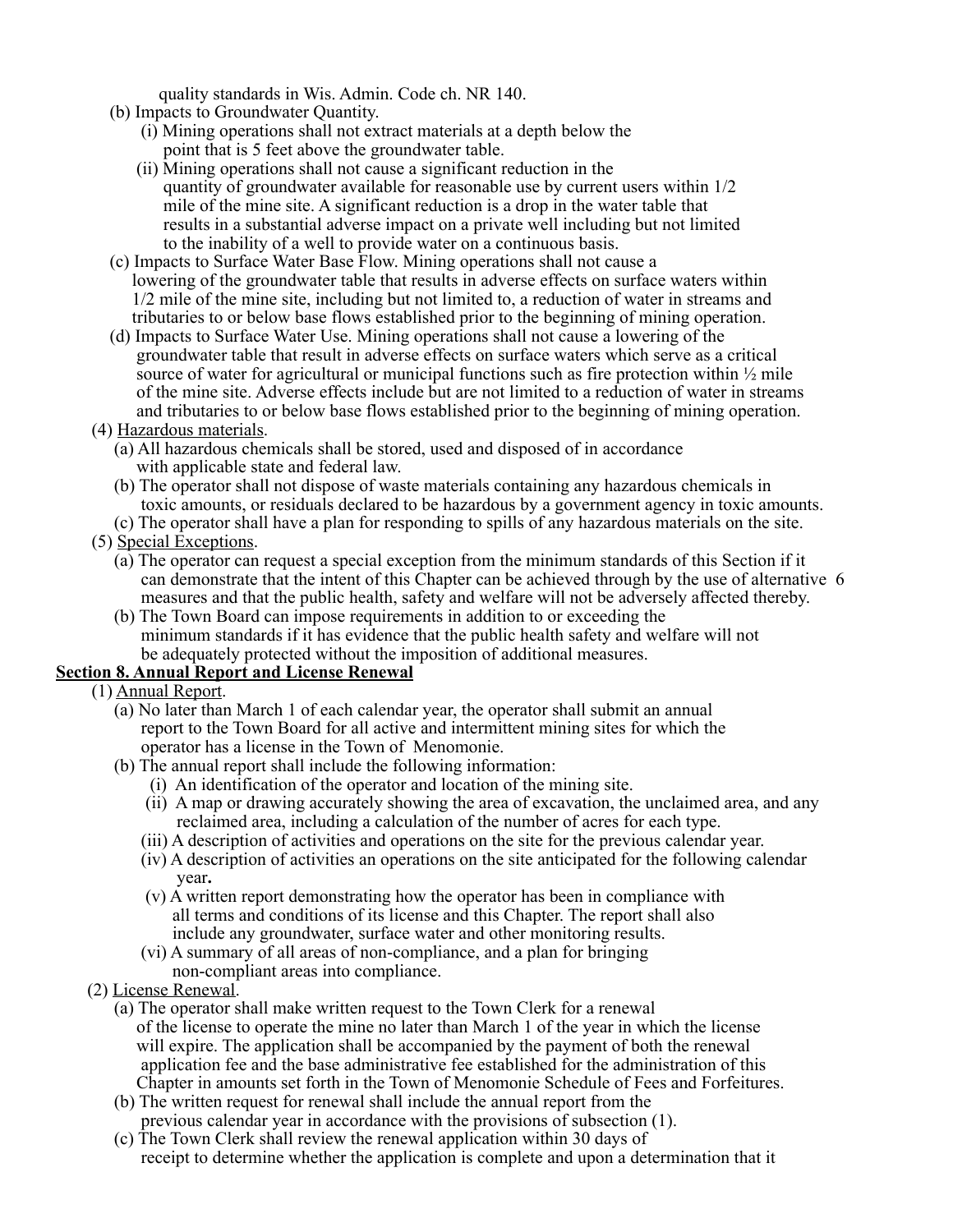is complete shall forward it to the Town Board.

- (d) The Town Board shall review the application to determine if additional information or expertise is necessary to properly evaluate the application. The Town shall retain an engineer or other qualified person with appropriate expertise to inspect the mine site unless the site is reported as being inactive during the past year, in which case a member of the Town Board may be assigned to inspect the site. If no additional information or expertise is deemed necessary the Town Board shall schedule the application for a decision under par (g).
- (e) Additional fees. If the Town Board determines that additional expertise is required, the Town Board shall authorize hiring an engineer or other qualified person with appropriate expertise to advise the Town and shall give written notice to the applicant of the additional administrative fee to be charged beyond the base administrative fee to cover the cost additional review by retained expert. The additional fee shall be paid before the additional review is undertaken.
- (f) Once the applicant has submitted any additional information and has paid the additional administrative fee in the amount charged, the retained expert shall report to the Town Board on whether the renewal application meets the requirements of this Chapter. The Town Clerk shall place the request on the agenda of the next regular meeting or a special meeting of the Town Board prior to the expiration of the license.
- (g) The Town Board may grant the request for renewal if it finds: (i) there have been no material violations of the Chapter or the license which have not been appropriately remedied, and
	- (ii) the operator has not received multiple or recurring citations or orders for violations of the operator's license or this Chapter.  $\frac{7}{2}$
	- (iii) all applicable fees have been paid and financial responsibility requirements have been met.
- (h) If the Town Board denies the request for renewal, the Town Board shall notify the operator and provide the operator with an opportunity for a hearing. If the mine has been inactive and no material has been taken from the mine during the previous year the request for license renewal may be denied.

#### **Section 9. Inspection, Enforcement, Procedures and Penalties**

- (1) Inspection. In addition to an annual inspection pursuant to Section 8(2), the Town Board or other authorized representative of the Town, may make inspections to determine the condition of nonmetallic mining sites in the Town of Menomonie in order to safeguard the health and safety of the public and determine compliance with the minimum standards under this Chapter upon showing proper identification, and upon reasonable notice.
- (2) Violations. The following are violations under this Chapter:
	- (a) Engaging in nonmetallic mining without an operator's license granted by the Town Board.
	- (b) Failure to comply with the minimum standards and other terms of this Chapter.
	- (c) Making an incorrect or false statement in the information and documentation submitted during the licensing process or during inspection of the operation by the Town or its duly appointed representative.
	- (d) Failure to timely file the annual operational report under Section 8.
	- (e) Failure to take appropriate action in response to a notice of violation, citation, request for additional financial assurance under Section 17.10 or other order issued by the Town.
	- (3) Hearings
		- (a) Any person affected by a notice and order issued in connection with the enforcement of this Chapter under sub. (4), or upon denial of an application for a license or license renewal, may request and shall be granted a hearing on the matter before the Town Board, provided such person shall file with the Town Clerk, a written petition requesting the hearing and setting forth his name, address, telephone number and a brief statement of the grounds for the hearing or for the mitigation of the order. Such petition shall be filed within thirty days of the date the notice and order are served or upon 30 days upon denial of an application for a renewal. Upon receipt of the petition, the Town Clerk shall set a time and place for a hearing before the Town Board and shall give the petitioner written notice thereof.
		- (b) After the hearing, the Town Board by a majority vote, shall sustain, modify or withdraw the notice under sub, (4), or grant or deny the license or license renewal, depending on its findings as to whether the provisions of this Chapter have been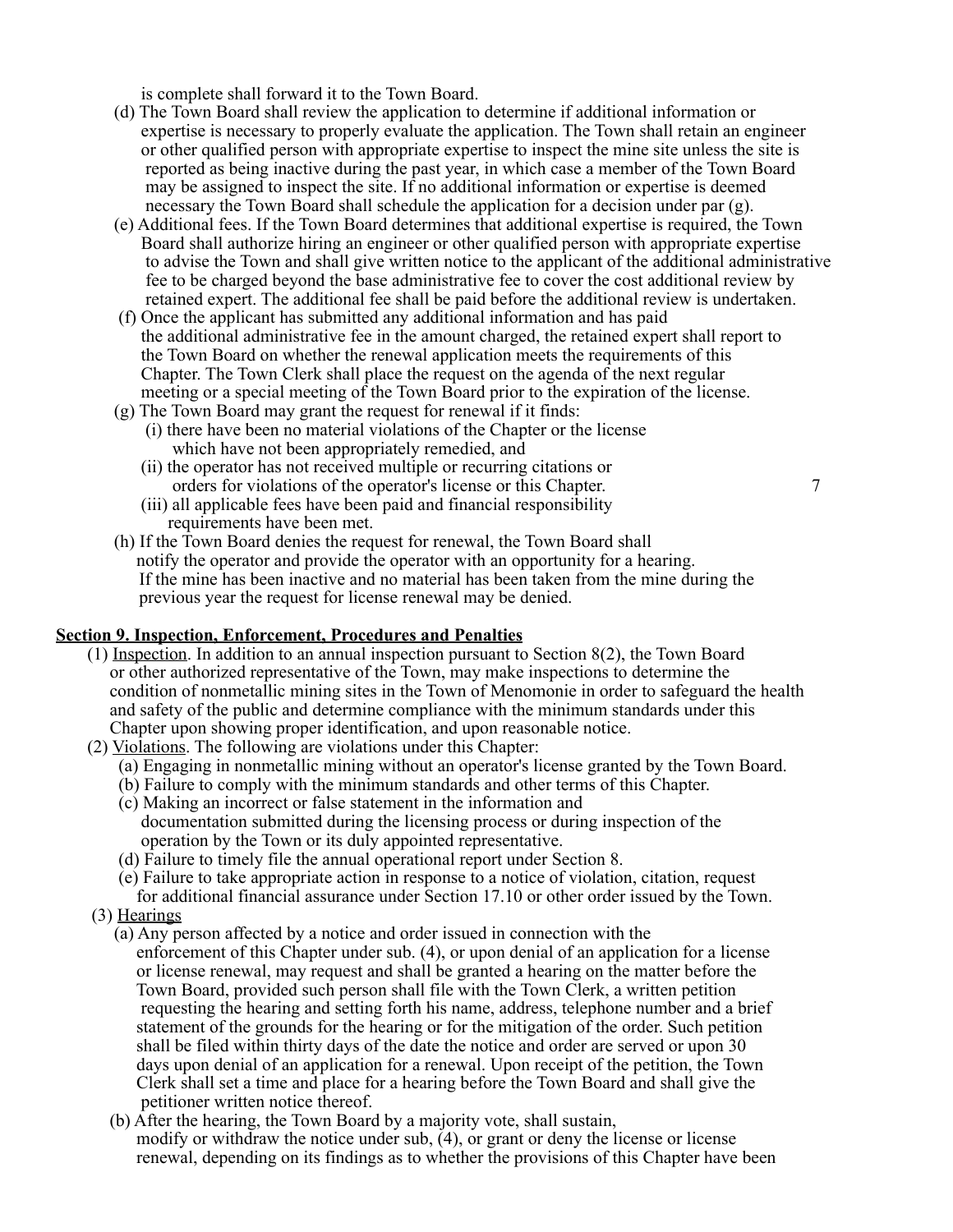complied with, and the petitioner shall be notified within ten days in writing of such findings.

 (c) The proceedings of the hearing, including the findings and decision of the Town Board and the reasons therefore shall be summarized in writing and entered as a matter of public record in the office of the Town Clerk. Such record shall also include a copy of every notice and order issued in connection with the case.

## (4) Remedies.

 The Town Board may take any appropriate action or proceeding against any person in violation of this Chapter, including the following:

- (a) Issue a stop work order.
- (b) Issue a notice of violation and order that specifies the action to be taken to remedy a situation.
- (c) Issue a citation in accord with the Town of Menomonie citation ordinance.
- (d) Refer the matter to legal counsel for consideration and commencement of legal action including the assessment of penalties under sub (6) and injunctive relief.
- (e) Suspend or revoke the operator's license under sub (5).
- (5) License Suspension or Revocation. After giving notice and a hearing, the Town Board may suspend or revoke an operator's license for a violation under sub (1). 8

## (6) Penalties.

- (a) Any person or entity that is adjudicated for a violation shall pay forfeiture of not less that \$100 per violation nor more than \$5000 per violation and/or be subject to injunctive relief. Each day a violation exists is a separate violation.
- (b) Any person or entity adjudicated for violation of this Chapter shall pay court costs and reasonable attorney's fees. The remedies provided herein shall not be exclusive of other remedies.
- (7) A failure by the Town to take action on any past violation(s) shall not constitute a waiver of the Town's right to take action on any present violation(s).

## **Section 10. Financial Assurance**

- (1) Financial assurance shall be provided to the Town as a condition of license approval in the amount necessary for the following:
	- (a) Road repair. An amount necessary for the repair and maintenance of Town roads used for truck traffic transporting materials to or from the site.
	- (b) Water Supply. An amount necessary to provide an alternative water supply to potentially affected residences or agricultural operations within 1/2 mile of the site or such other area shown to be impacted by the operator's operations.
	- (2) The form of financial assurance made to the Town of Menomonie shall be that form agreed to by the Town Board and may include performance bonds, irrevocable letters of credit or other measures agreed upon by the Town Board.
	- (3) In the event the Town determines that the amount of financial assurance must be increased to meet specific road repair or water supply needs, or the amount available has been utilized, the Town shall notify the operator of the additional amount needed and the basis for the request. The operator shall have 30 days to provide the increased amount.
	- (4) The operator shall also provide to the Town proof that it has provided the financial assurance for reclamation required under Wisconsin law.

## **Section 11. Damages to Private Water Supply**

- $(1)$  A property owner within  $1/2$  mile of the mine site may seek remedies under subs
	- (2)-(5) for any of the following damages to private water supply:
	- (a) A preventative action limit or enforcement standard is exceeded in a private water supply well on the owner's property.
	- (b) A substantial adverse impact on the quantity of water from a private well on the owner's property occurs, including but not limited to the inability of any such well to provide water on a continuous basis.
	- (c) A lowering of surface waters which serve as a source of water for personal, agricultural or municipal functions on the owner's property to levels below base flow levels for more than 5 days.
- (2) Any property owner under sub (1) seeking a remedy under this Section shall simultaneously file a notice with the Town and the mine operator of the occurrence of the event under sub (1) explaining the nature and extent of the problem.